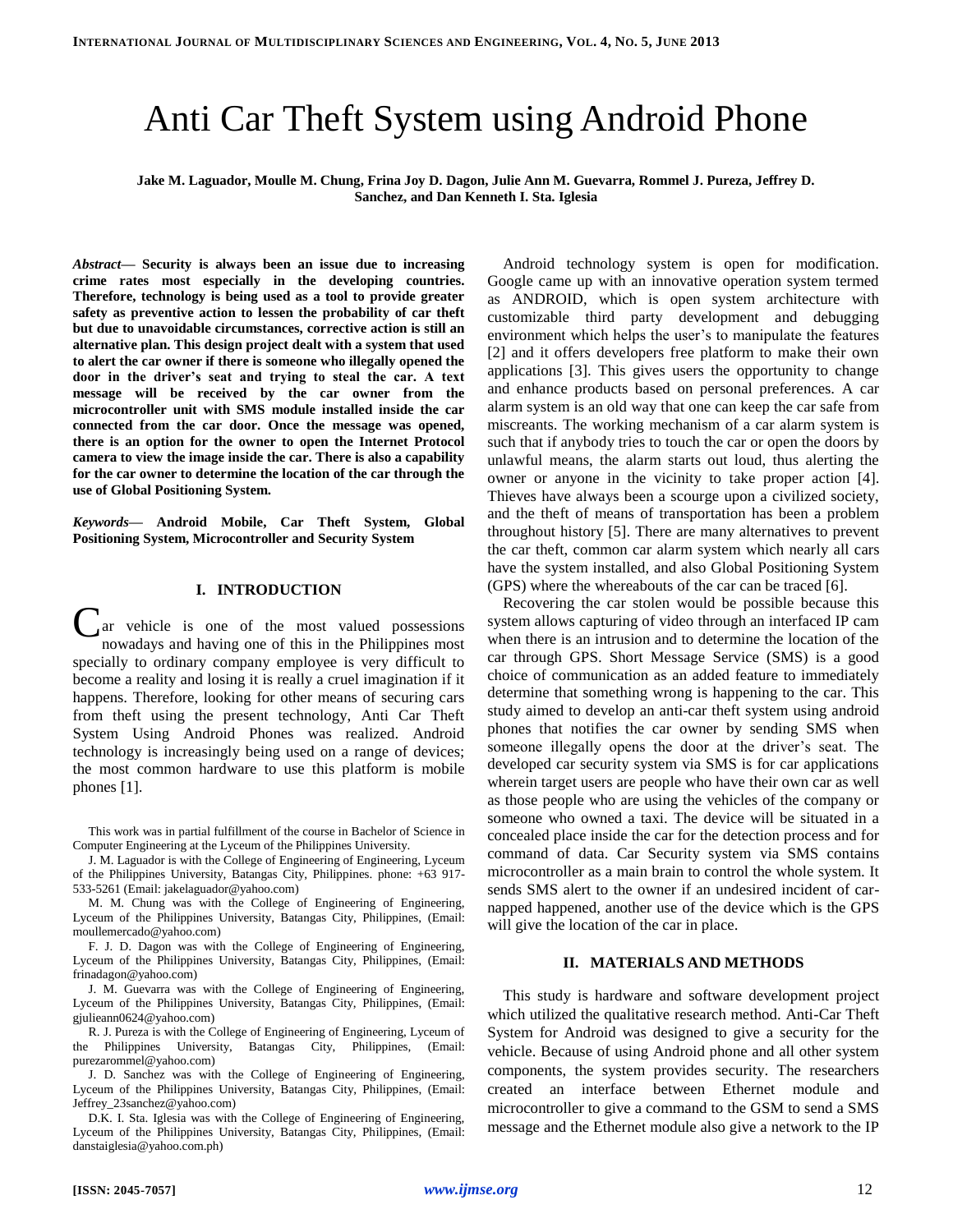cam to view the camera. This project also developed a user friendly interface application for the android phone that serves to be the portal to connect to the car door.

#### *A. Research Design*



Fig. 1. System Design Block Diagram

Fig. 1 shows the block diagram of the system design. It includes the equipment that was used in the system. The start of the system design is from the door of the car when there is an intrusion. The microcontroller process the signal came from the door and the GPS and SMS module will transfer data to the android phone. The android phone is connected to the internet and the user can view IP cam through internet.

#### *B. Software Design*



Fig. 2. Microcontroller software Flowchart

In Fig. 2, the software starts to execute processes if it is plugged-in at the power supply. It starts to sense signal coming from a door lock and if signals are sensed, the program automatically triggers the GPS and SMS module to send SMS "Intruder Alert" including the coordinates of the vehicle. When there is no signal detected, the software will continue to sense signals that come from the door lock. When the system with the installed software is unplugged, the whole system and software could not be totally used.



Fig. 3. Android Application Flow Chart

In Fig. 3, the flow chart shows the process of the application on the android phone. It can be described that if the application is closed, the software for it terminates. When the application is open, it will continue to process. It will detect the car location and when it receives an SMS, the android phone will alarm giving the user a signal that the vehicle was car-napped. The user can be able to access the cam so that the user can see what is happening inside the car and who stole the car.

## *C. Hardware Requirements*

The minimum hardware requirements for the "Anti Car Theft System Using Android Phone" to operate functionally are the following: GPS Module Shield, Gizduino Atmega328, GSM Module, Internet Protocol Camera, Android Phone and Globe Tattoo Wimax. All these components were used for the hardware requirements to develop the system. The GPS Module Shield is used to track and locate the position of the car. Gizduino Atmega 328 served as the brain of the system. GSM Module is for sending a warning message to the owner of the car. Internet Protocol Camera (IP Cam) used for viewing the car intruder. Android Phone was served as output with ver. 2.3.6 higher and the Globe Tattoo WiMax served as a source of internet within the car.

## *D. Software Requirements*

The minimum software requirements for the "Anti Car Theft System Using Android Phone" to operate functionally